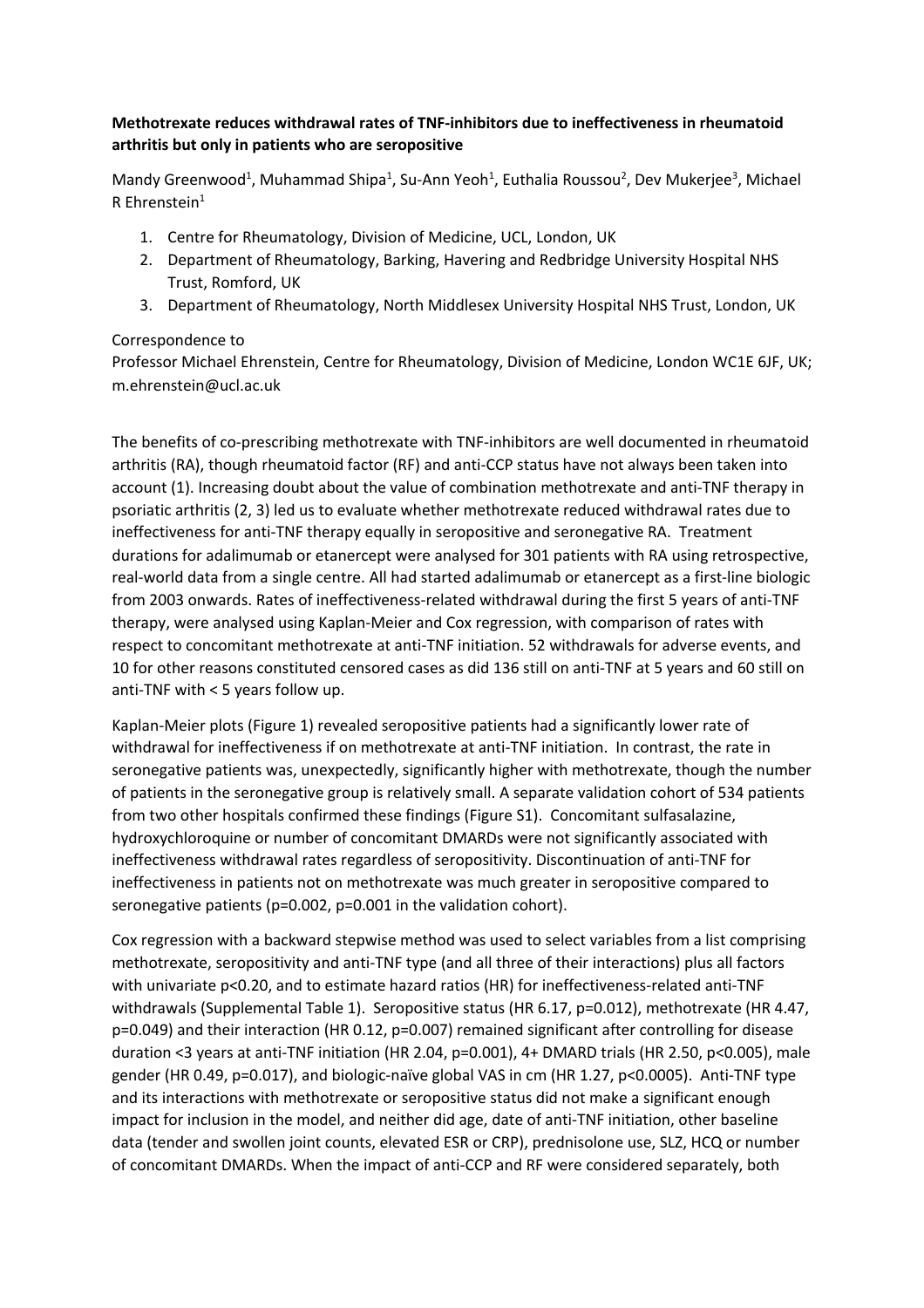were also significant as main effects (anti-CCP HR 5.03, p=.002 and RF HR 4.73, p=.010) and in interaction with methotrexate (anti-CCP\*methotrexate HR 0.14, p=.002, RF\*methotrexate HR 0.16, p=0.007).

Despite being significantly related to rate of discontinuation for ineffectiveness, neither methotrexate nor seropositive status, nor their interaction, explained a significant amount of the variance in DAS28-CRP at the first review appointment or in the change from biologic-naïve baseline.

These results support the co-prescription of methotrexate for patients with RA on adalimumab or etanercept but only for seropositive patients. The reason for the discordance associated with seropositivity is unclear but perhaps highlight specific mechanisms of disease response to combination methotrexate and TNF inhibitors dependent upon RF or CCP status. It is tempting to draw parallels with other seronegative inflammatory arthropathies, specifically psoriatic arthritis, where the benefits of concomitant methotrexate with TNF inhibitors remain unproven (2, 3). We analysed etanercept and adalimumab, as the relevance of immunogenicity is likely to be less for the former (4), but did not find any difference between these two types of anti-TNF with respect to methotrexate influencing discontinuation due to ineffectiveness. Further analysis of concomitant methotrexate in seronegative RA patients treated with TNF inhibitors is warranted.

## **Figure 1 Legend**

Kaplan-Meier survival curves for discontinuation of anti-TNF due to ineffectiveness in seropositive and seronegative patients with and without concomitant methotrexate

**Contributors** MG and MRE were involved in the design of the study, data interpretation and wrote the manuscript. MG performed the research, collected and analysed the data. MS, S-A Y, ER, DM collected and verified patient data, and analysed the validation cohort. All authors approved reviewed and approved the manuscript's content before submission.

**Funding** MG (and MRE in part) are supported by the University College London Hospital Biomedical Research Centre.

**Acknowledgements** We thank Professor Kimme Hyrich for critical review of the manuscript.

## **References**

1. Hyrich KL, Watson KD, Silman AJ, Symmons DP. Predictors of response to anti-TNF-alpha therapy among patients with rheumatoid arthritis: results from the British Society for Rheumatology Biologics Register. Rheumatology (Oxford). 2006;45(12):1558-65.

2. Behrens F, Koehm M, Arndt U, Wittig BM, Greger G, Thaci D, et al. Does Concomitant Methotrexate with Adalimumab Influence Treatment Outcomes in Patients with Psoriatic Arthritis? Data from a Large Observational Study. The Journal of rheumatology. 2016;43(3):632-9.

3. Mease PJ, Gladman DD, Collier DH, Ritchlin CT, Helliwell PS, Liu L, et al. Etanercept and Methotrexate as Monotherapy or in Combination for Psoriatic Arthritis: Primary Results From a Randomized, Controlled Phase III Trial. Arthritis & rheumatology. 2019;71(7):1112-24.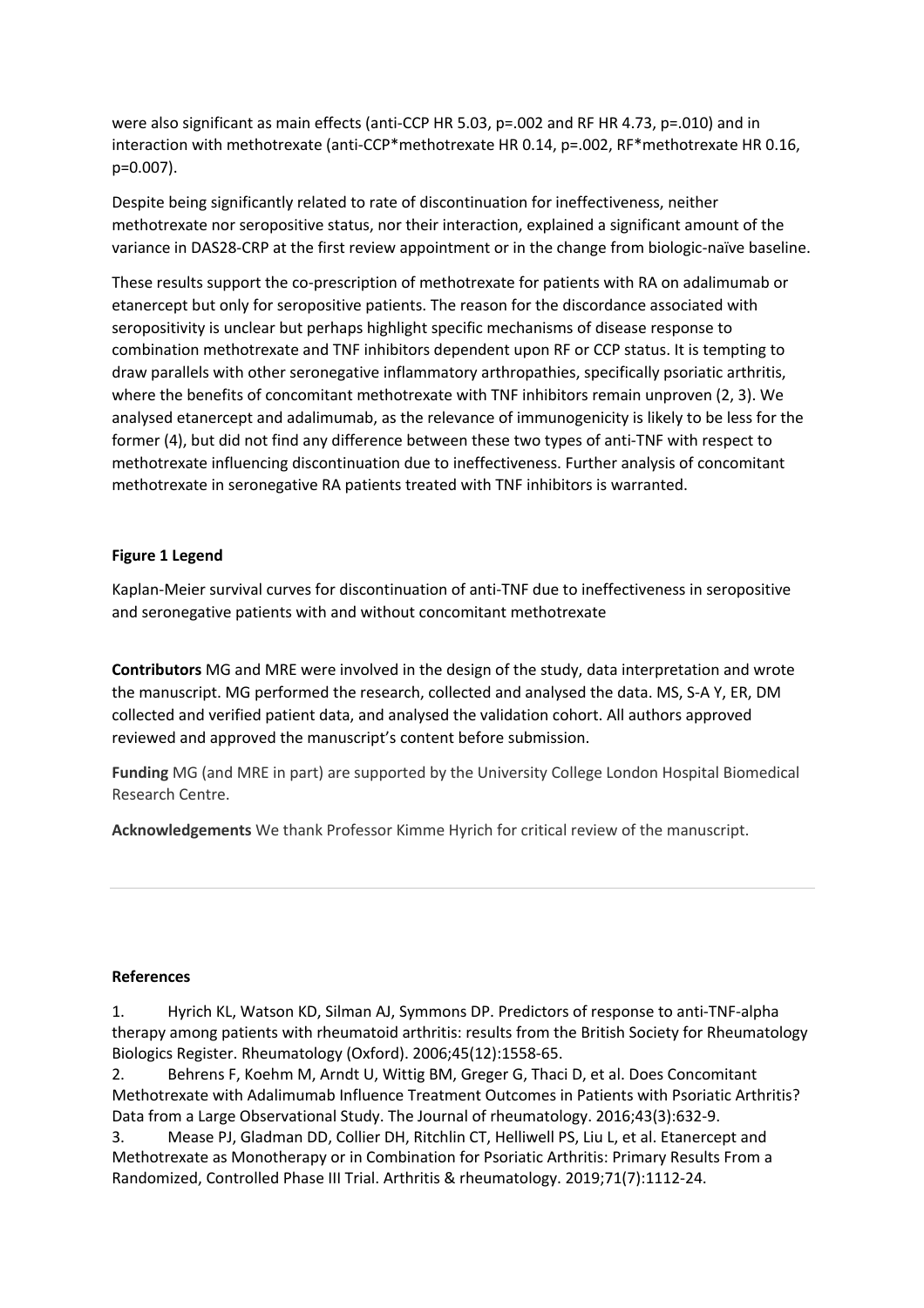4. Jani M, Barton A, Warren RB, Griffiths CEM, Chinoy H. The role of DMARDs in reducing the immunogenicity of TNF inhibitors in chronic inflammatory diseases. Rheumatology. 2013;53(2):213- 22.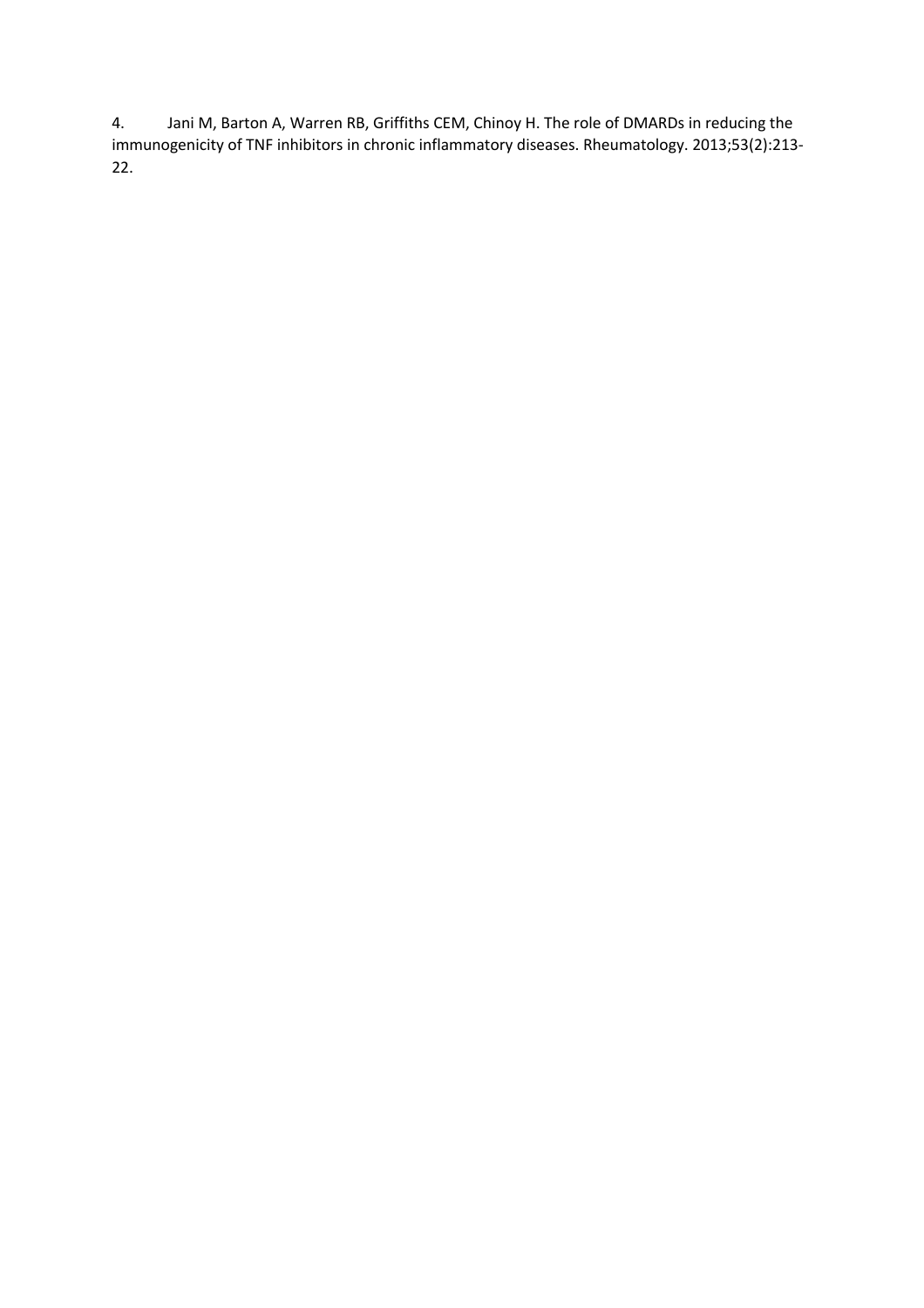Figure S1. Kaplan-Meier survival curves of discontinuation of anti-TNF due to ineffectiveness in seropositive and seronegative RA patients with and without concomitant methotrexate (validation cohort).